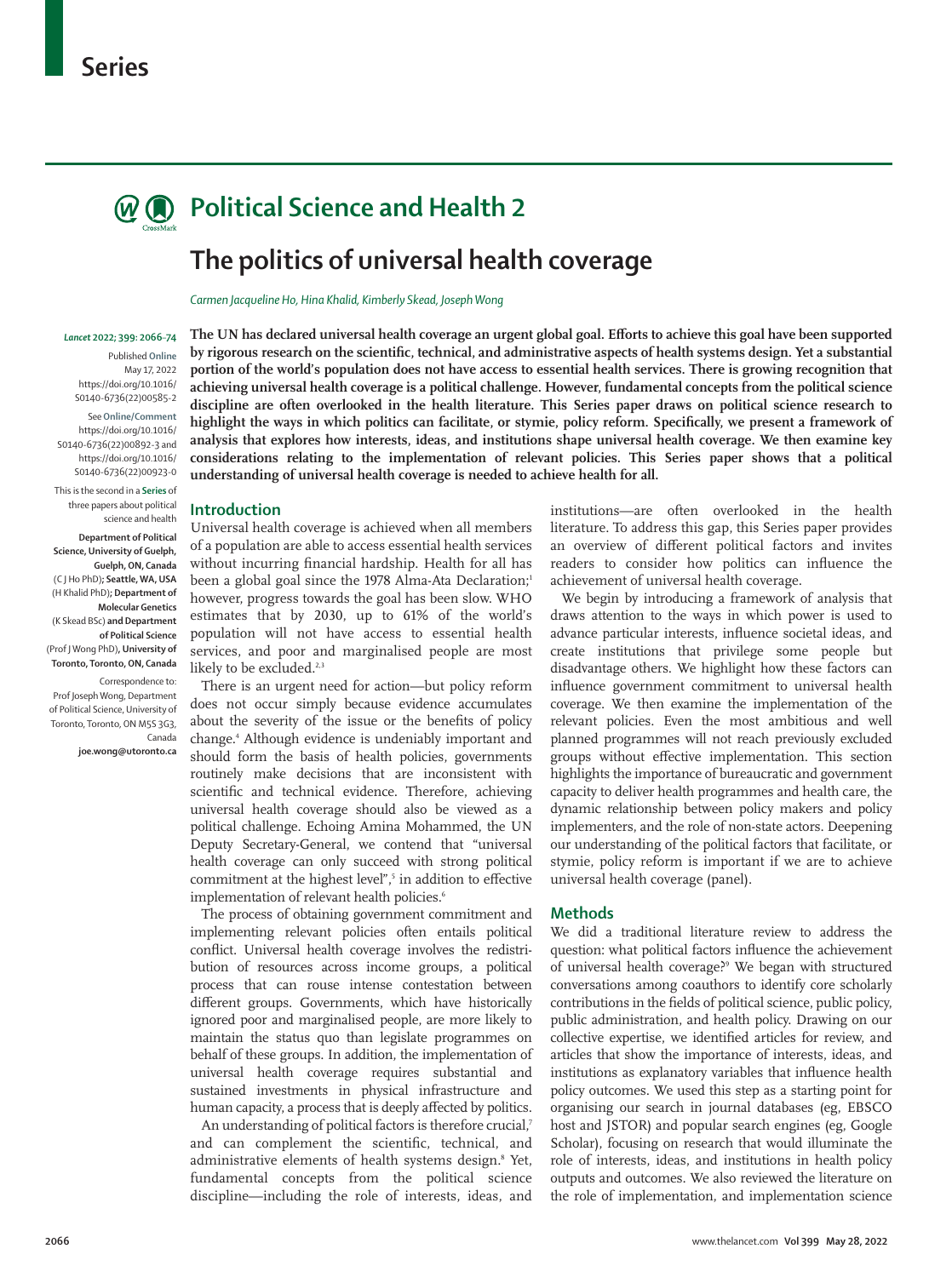more generally. The relevant literature was mapped by theme, synthesised, and critically reviewed. The process was iterative and was concluded once a clear understanding of the core themes in the topic statement emerged; themes were backed up adequately by existing literature, and no new themes emerged.

# **Interests, ideas, and institutions**

WHO Director-General, Tedros Adhanom Ghebreyesus, declared that the achievement of universal health coverage "is ultimately a political choice".10 Research from the political science discipline sheds light on key aspects of governments' political choices by drawing attention to the role of interests, ideas, and institutions. Political actors advocate for their own interests, or join up with like-minded allies to form coalitions, pressuring governments to legislate policies and programmes that reflect their specific interests. Political actors' interests are also underpinned by ideas that shape their attitudes about, for example, the appropriate role of government in health provision. However, political actors do not operate as they please—they must manoeuvre within specific political institutions, following the formal and informal rules of the game. Institutions constrain and shape political actors' strategies for advancing their interests and, subsequently, their political behaviour. Context varies between countries, and although some institutions can facilitate the introduction of universal health coverage, others can hinder the expansion of relevant health policies.

In the following analysis, we treat interests, ideas, and institutions as distinct concepts to show each factor's effect on the prospects of universal health coverage. However, this analytical distinction does not preclude the interaction between interests, ideas, and institutions in reality. For instance, actors' political interests are often derived from their ideas about what ought to be. Support for health policies might vary depending on the ideological positions held by individuals and this, in turn, can motivate them to advocate for particular health policies. Political institutions can also reflect actors' interests, as political systems are often designed by powerful actors to protect or enhance their influence. In other words, interests, ideas, and institutions are at times interactive variables, but for the purposes of this Series paper, we introduce each as analytically distinct.

## **Interests**

Political actors often seek to maximise their own interests. One way political actors derive their interests is from their socioeconomic status. High-income individuals, for example, have strong incentives to lobby against policies that redistribute their wealth, such as progressive taxation.11 In the USA, wealthy individuals have mobilised their resources—including material resources and political connections—to influence the policy process to their advantage.12 As public health care

## *Panel:* **Advocating for universal health coverage**

**Advocates for universal health coverage must:**

- Understand that universal health coverage is a political challenge; it reflects the contestation of political interests, prevailing ideas and beliefs, and the decisions that are mediated through political institutions
- Support disadvantaged groups in building political power and amplify their voices
- Craft a normative commitment to universalism in health coverage and convince opponents of universal health coverage that access to health care benefits everyone
- Recognise that effective political strategies will vary across different national contexts
- Distinguish between universal health coverage policy design and policy implementation, and address the specific challenges in both

is funded through taxation, high-income individuals have strong incentives to block a government's commitment to universal health coverage.

Governments tends to prioritise the demands of groups with political power, such as the wealthy, since measures that shift resources away from their interests can provoke opposition and threaten political survival.13 However, poor and marginalised people have been able to build political power by organising and mobilising. Individually, these groups might have little access to material resources and political connections, but collectively, they can use coordinated action to pressure governments for change. For example, labour unions have been successful in mobilising their membership, using coordinated strikes and protests to draw attention to their cause and pressure governments for change. Up until the 1990s, the labour movement in Mexico was effective in mobilising and subsequently expanding health-care programmes, in addition to pensions and workers' compensation.<sup>14</sup> Similarly, in 2020, farmers in India organised to place pressure on the Indian Government,<sup>15</sup> joining trade unions in a nationwide strike with 250 million participants. Tens of thousands of farmers from Punjab, Haryana, Uttar Pradesh, Madhya Pradesh, and Rajasthan participated in a march in Delhi. Through collective action, individuals working together have augmented their ability to pressure governments for policy change.

Another strand of literature links political parties to the expansion of the social policies,<sup>16</sup> arguing that left-leaning parties are more likely to pursue redistributive policies.<sup>17</sup> In the 2000s, voters brought leftist candidates to power in Latin America, redefining the political landscape. A notable feature of this so-called left turn was an emphasis on social policies for reducing poverty and inequality. Today almost every government in Latin America has a means-tested income transfer policy, suggesting that political parties can play a crucial role in health policy expansion.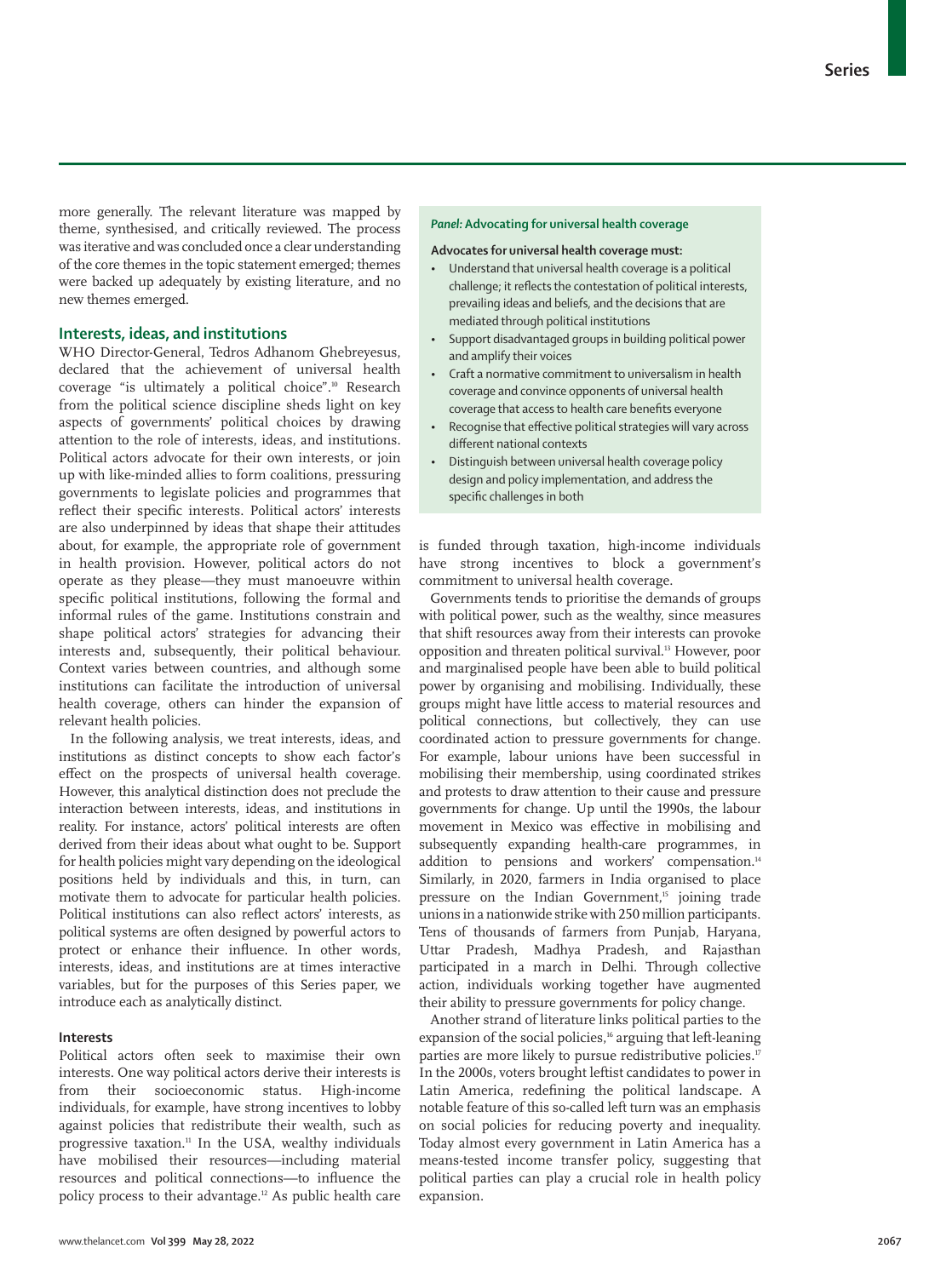The power resources theory of social welfare policy reform finds that workers organising in formal union organisations, in conjunction with their support of leftleaning political parties, contributed to the expansion of social services.18,19 The UK National Health Service was created in the immediate post-war period, when the Labour Party (with the electoral support of trade and labour unions) won the 1945 general election with an overwhelming majority of seats in the House of Commons. Similarly, the Scandinavian welfare states emerged during a period when labour organisations and social democratic parties were at the peak of their political power. Conversely, the USA has consistently failed to legislate a comprehensive universal health coverage programme, owing to the tremendous power of interest groups that oppose a national health-care system (specifically a single payer or general tax-funded system), the fragmentation and overall political weakness of labour organisations, and the absence of a social democratic or labour political party.

Historically, advocates have primarily been concerned with expanding essential health services to poor individuals. However, focusing on class alone will not guarantee health for all.20,21 Feminist scholars have pointed out that many labour unions represent the interests of formal workers—who have historically been men. Women, by contrast, are disproportionately represented in the informal sector in low-income and middle-income countries (LMICs), working as domestic helpers, street vendors, and small-scale farmers. Because women are occupationally diverse and geographically dispersed, their opportunities to build political power through collective action are limited. Plans for universal health coverage should therefore pay attention to both socioeconomic status and women's health when expanding services.

Similarly, class and race are not interchangeable.<sup>22,23</sup> It cannot be assumed that expanded health policies will automatically result in improvements for racialised minorities. In the USA, improved health outcomes for working class families have not resulted in more equitable health care across racial and ethnic groups.<sup>24</sup> Although Canada has a more expansive public healthcare programme than the USA, a similar pattern plays out.25 Racism towards Indigenous Peoples continues to permeate the health-care system.<sup>26</sup> Therefore, socioeconomic status is one way of measuring marginalisation, but it is not the only way—individuals at the intersection of class, gender, and race experience overlapping forms of oppression.<sup>27</sup>

A key part of achieving universal health coverage is confronting vested interests in society. For a government to act in the interests of disadvantaged groups, it must overcome political actors that have historically undermined universal health coverage. In the USA, race is (and has long been) a fundamental factor in explaining policy development, implementation, outputs, and outcomes.28 For example, a study showed that some poor,

White Americans opposed government welfare simply because they perceived Black Americans as benefiting.<sup>29</sup> Despite it being in their economic interest to support redistribution, a group might not support policy reform. The desire to protect the interests of one's own group can play a key role in whether or not the group supports policy expansion.<sup>30</sup>

In response to multiple, often overlapping, forms of societal injustice, social movements have emerged. These grass-roots movements are not based on socioeconomic class or workplace profession but are motivated by rights-based causes. Representing the interests of historically marginalised groups, such as women, racialised groups, people with disabilities, and the LGBTQ+ community, individuals have mobilised in broad social movements and pursued collective action to push for policy change. Political actors, acting individually or collectively, can use windows of opportunity—crucial junctures in the political process—to accelerate a preferred policy agenda. These windows of opportunity are created in various ways. For example, sudden, attention-grabbing events can draw attention to the need for government action and create an exogenous opportunity for actors to mobilise and push through health reform.<sup>31</sup>

Other political actors also played pivotal roles in policy expansion. In Thailand, physicians were advocates pushing for health-care expansion. Physicians, motivated by their progressive convictions, mobilised around universal health coverage policies that did not reflect their own political and economic interests. Thai doctors believed in universal health as a matter of principle, and worked to influence the policy process.<sup>32</sup>

The expansion of health policies is not just driven by actors outside the state, but also by political actors within the state.<sup>33</sup> Bureaucrats can draw on their intimate knowledge of power relationships within the government to make policies politically and bureaucratically acceptable.34 For example, in Indonesia, bureaucrats with technical expertise (technocrats) strategically used international pressure to court presidential support for policy reform. Technocrats then used executive commitment to place pressure on actors in other ministries to cooperate and expand health policies.35 Therefore, political actors within the government bureaucracy can also play a powerful role.

#### **Ideas**

Ideas are beliefs about what is or what ought to be. In and of themselves, ideas are neither good nor bad, they are simply our interpretations of the world. However, political science research draws attention to the link between ideas and power; that is, whose ideas are considered legitimate and how those ideas can be deployed to advance particular agendas matter for health policy reform. As such, a growing body of research shows that ideas have political consequences.<sup>36-39</sup>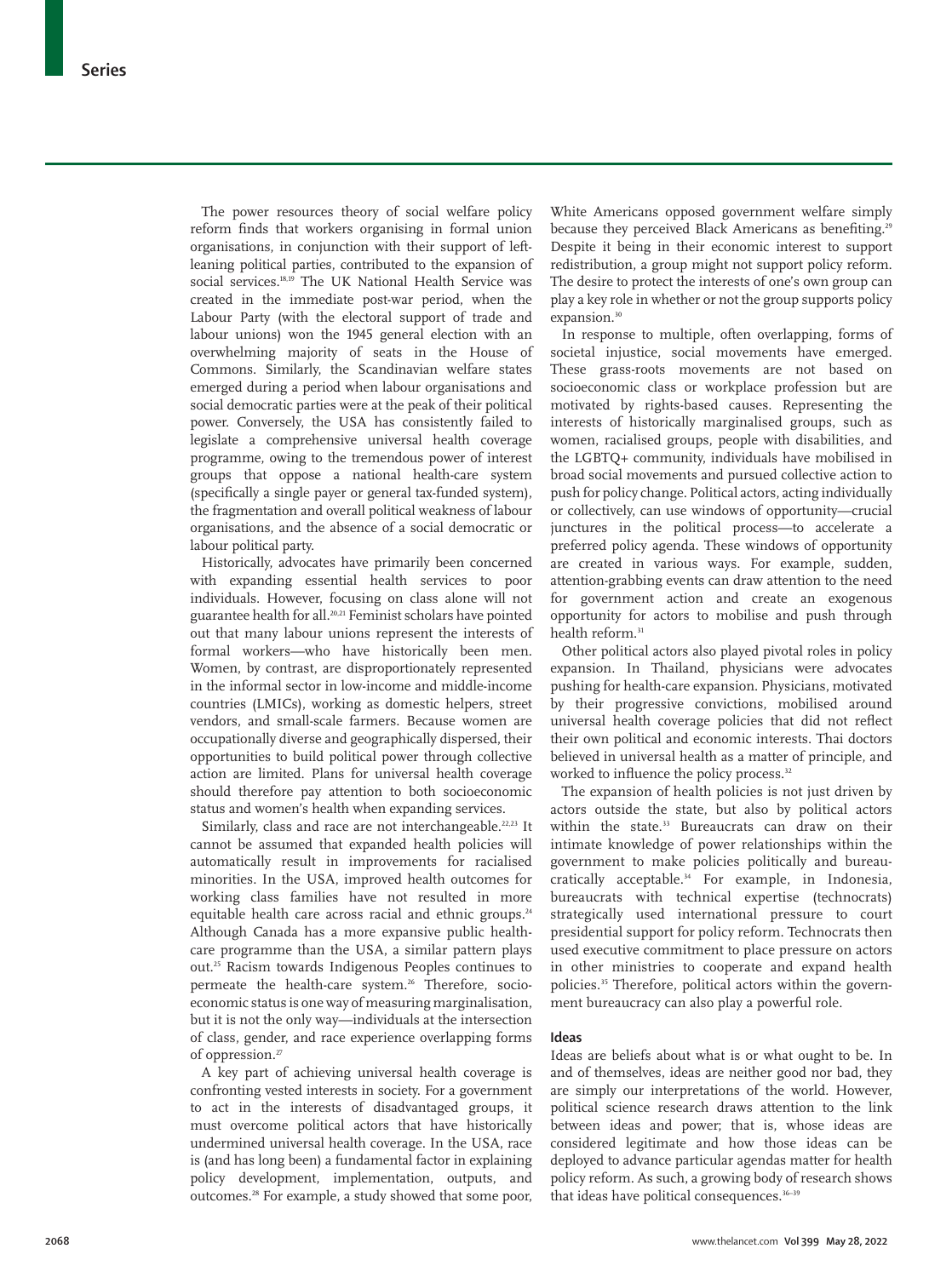Ideas held by policy makers, for example, can have a substantial effect on health policies. Policy makers' beliefs about the root causes of poor health will shape public policy. Policy makers who believe disadvantaged groups have poor health because of circumstances beyond their control—sometimes called structural conditions, such as unexpected unemployment, poor working conditions, or racial discrimination—are more likely to support redistributive policies like universal health coverage.40 By contrast, policy makers who believe health is a product of individual choices, such as a series of poor decisions relating to exercise or diet, for example, are more likely to believe that redistributive policies will dull incentives to make appropriate choices. These ideas shape the way in which policy makers define a policy problem, and subsequently the characteristics of the policy solution they propose.<sup>41</sup>

Ideas can also be used in support of a particular agenda. Political actors can create narratives to frame issues in particular ways.<sup>42</sup> For instance, political actors can depict disadvantaged groups as undeserving of publicly funded health services or as taking advantage of the welfare system.43 This view can shift public support for universal health coverage. Policy makers, looking to maintain favourable public opinion, might subsequently hesitate to legislate universal health coverage. Therefore, opponents of universal health coverage can deliberately construct divisive stereotypes about disadvantaged groups to exclude them from public health care.

By contrast, in Kerala, India, a shared identity between different groups—a sense of we-ness—contributed to progressive social policies that improved health outcomes.44 This shared identity prevented different groups from making the distinction between us and them, increasing a group's willingness to support public goods that benefited the broader community. Similarly, in Malawi, cross-ethnic social ties have facilitated trust and cooperation among diverse groups.<sup>45</sup> Therefore, ideas that facilitate a shared identity can contribute to the expansion of health policies.

Ideas can set policy trajectories on new tracks. In Taiwan and South Korea, for example, mainstreaming the idea of redistributive social welfare contributed to the universalisation of health-care services during a time when most welfare states were cutting back. Public opinion polling during the 1990s indicated that popular opinion was overwhelmingly in favour of introducing more government-administered social welfare, a view that was shared among survey respondents from across different socioeconomic classes. As such, the main political parties, both government and opposition, saw social policy programmes to be key to winning electoral platforms.<sup>46</sup>

Ideas can also serve as coalition magnets, deployed by policy entrepreneurs to bring together disparate actors.<sup>47</sup> These actors rally around a shared idea, $47$  such as expanded nutrition policies in Indonesia.<sup>35</sup> As these ideas garner wider support, they enjoy a privileged position over other ideas in policy debates. More expansive and inclusive ideas about social policies and universal health coverage can therefore generate normative support for universalist social programmes.

# **Institutions**

Institutions are the rules of the game—they influence which actors have political power, how political power is organised, and how actors mobilise power and participate in the policy process.<sup>48</sup> Political contestation does not occur in a vacuum, but rather within specific institutional contexts. For example, democratic political institutions can shift political power to poor and marginalised groups. By providing all eligible citizens with voting rights, disadvantaged groups now have the power to choose government officials, such as those that support universal health coverage.<sup>49</sup> Democratic political institutions also provide expanded opportunities to organise and share information and, thus, build political power. In this context, disadvantaged groups are better positioned to place pressure on governments to expand universal health coverage. As such, the link between democratic regimes and the expansion of health services (and social policies more generally) has been documented.<sup>50–53</sup>

However, democratic institutions are not without their challenges. Political manipulation remains a perennial issue.54–56 Politicians might use strategies of vote buying, rather than responding to the demands of disadvantaged groups, to achieve electoral success. Similarly, politicians might distribute public resources to their supporters, rather than to those in greatest need.<sup>57</sup> These factors can undermine the expansion of universal health coverage. In addition, the plurality of voices in democratic systems can stymie quick decision making. Authoritarian regimes, such as China, have been able to act decisively as there are fewer decision makers. There have also been authoritarian instances of expanded health care, such as in Vietnam and Cuba.

Nevertheless, large-N studies suggest that democratic political regimes are overall associated with better population health, as indicated by lower levels of infant mortality.58–60 Scholars show that democracies outperform authoritarian regimes, even after controlling for quality of governance.<sup>61</sup> Research focused on sub-Saharan Africa reaches similar conclusions. Data from 27 African countries suggest that democratic elections reduce infant mortality rates.62 Scholars argue that the increase in the number of countries that are experiencing democratic erosion is hindering progress towards universal health coverage.<sup>63</sup> In short, political regimes shape how power is exercised and how decisions are made on universal health coverage and the public provision of basic goods and services.

When the policy making process is institutionally centralised, political power tends to be concentrated within a fewer number of political actors. Generally,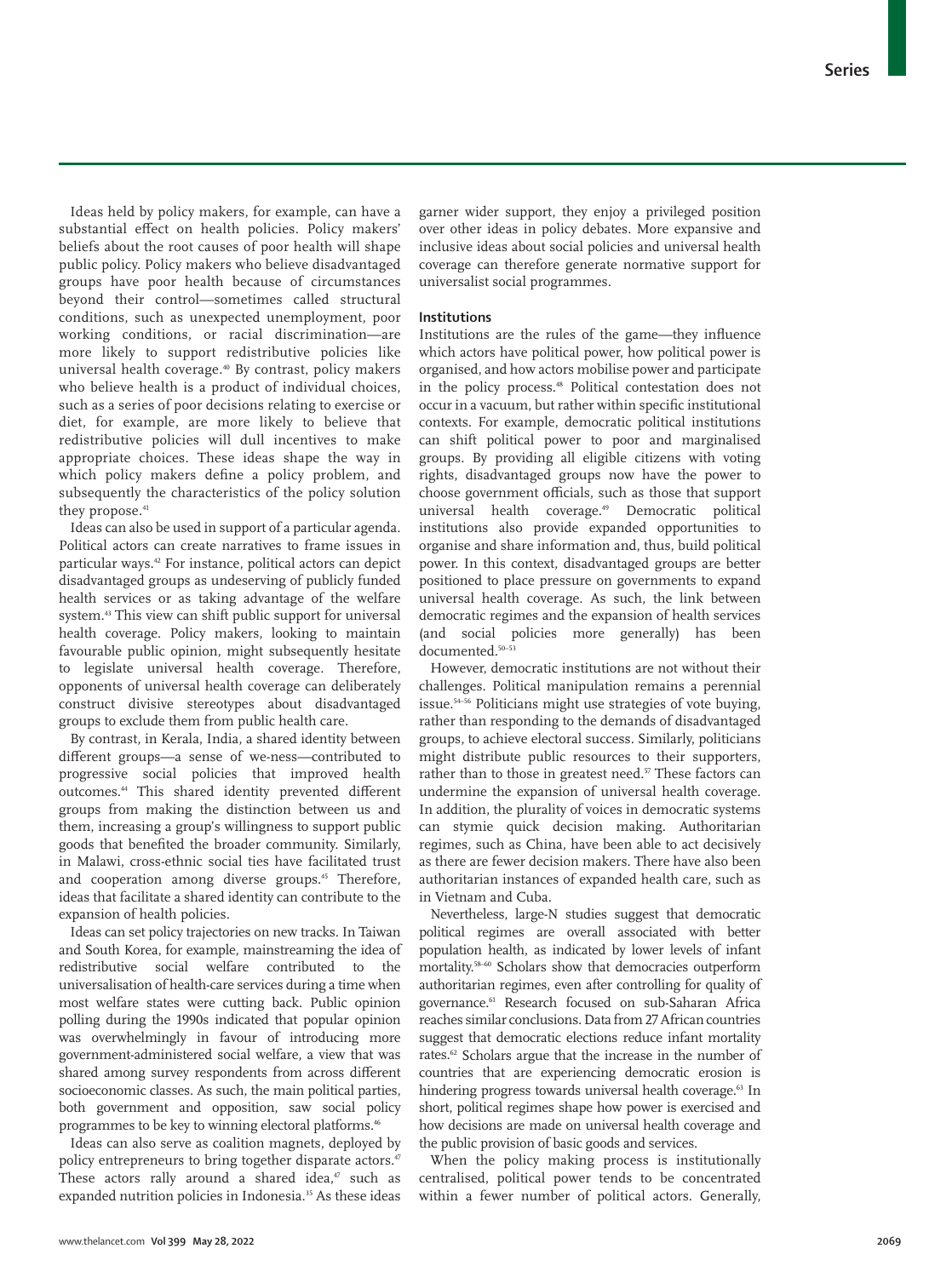centralised policy processes and concentrated political power allow governments to act decisively and forge political compromises in favour of universal health coverage reform.64 For example, neo-corporatist institutions, which are prevalent in Scandinavian countries, confine social policy making processes to tripartite negotiations between the government, labour organisations, and employer associations. As a result of these specific rules, labour unions in neo-corporatist settings are vertically organised and represented by a peak (ie, a single, concentrated organisation) or a national labour association. Employers are similarly organised into a peak organisation in neo-corporatist institutions. In this specific institutional context, crossclass compromises over health care and social security reform are more easily achieved, because other political actors and interests are excluded.

By contrast, when policy making processes are institutionally decentralised and political power is more dispersed, the political system entails opportunities for a greater number of political actors to oppose or block reform. The US political system, for example, fragments power across several branches and levels of government. The policy process is decentralised, involving, in the case of health-care reform, multiple branches of the federal government, state authorities, and several sectoral interest groups (eg, health-care providers, insurers, and the pharmaceutical industry). Given the institutional fragmentation of policy authority and the decentralised health policy process, political actors have many veto points in the political system to block reform.65–68 In summary, US political institutions are designed to prevent excessive centralised power in the federal executive, making it difficult to enact sweeping reforms such as universal health coverage.

Taiwan and South Korea achieved universal health coverage when the two governments legislated and implemented national health insurance (NHI) schemes during the 1990s. The Taiwan Government introduced a single-payer social insurance scheme for health in 1995. The South Korea Government expanded medical insurance coverage to all workers and farmers in the late 1980s and consolidated the insurance funds into a single-payer system in 1998.

Before the introduction of NHI, Taiwan and South Korea provided limited health insurance to select segments of the population. To further their economic development in the post-war period, the then nondemocratic governments selectively insured people who were deemed economically productive, including government officials and heavy industrial workers.<sup>69</sup> However, most citizens were excluded.

The introduction of democracy during the early 1990s prompted the governments in Taiwan and South Korea to pursue NHI reform. Voters supported more inclusive social programmes and the political party system in both places encouraged the governing parties to champion NHI. Expanded and ultimately universal social programmes such as NHI proved to be winning electoral platforms.

Civil society actors (or expert activists) in the health policy space were crucial in both Taiwan and South Korea, pressuring democratic governments to pursue universal health coverage policies and contributing to the design of national medical and health insurance schemes. Progressive bureaucrats in the health ministries, who had been long-term supporters of expanded health coverage, were empowered to lead social policy reform in the democratic era, a radical shift from previous practices in which social welfare (and health) policies were subsumed under the economic development ministries. In both countries, the idea of redistributive health policy was mainstreamed, as middle-class actors allied with workers, farmers, and vulnerable groups. Despite pressures to privatise or cut back the NHI programmes in Taiwan and South Korea, the two governments have maintained their commitment to universal health coverage.

## **Implementation**

Legislating universal health coverage policy involves the political contestation of interests and ideas, mediated by political institutions. This Series paper has outlined a comparative framework to understand how political power is exercised in health policy making processes. However, turning political commitment to universal health coverage into universal health services delivery requires effective policy implementation. Countries might adopt universal health coverage policies but find it difficult to implement them in practice or to implement them with the desired outcome.<sup>70</sup> There is an important distinction between health policy design and implementation, as policy reformers will face a different set of challenges.<sup>71,72</sup>

State capacity is a crucial factor.<sup>73</sup> Capable bureaucracies are staffed with technical specialists with domain expertise and experience.<sup>74</sup> These technocrats make implementation decisions on the basis of evidence rather than political interests or intuition. In the Weberian ideal, capable bureaucrats are rational problem solvers, immune to political interference. If bureaucratic capacity is both strong and relatively autonomous from political interference, such as in east Asia's developmental states, the likelihood of implementing desired policy outcomes is higher.<sup>75</sup> In contrast, if government bureaucratic capacity is low, governments are much more challenged to effectively implement universal health coverage programmes, despite political pressures, and even political commitment, to expand health services delivery.

Implementing programmes intended to have universal reach is particularly challenging. As universal health coverage involves the expansion of health-care provision to previously marginalised segments of the population, the central government must have the capacity to ensure its street-level or local bureaucrats are able to locally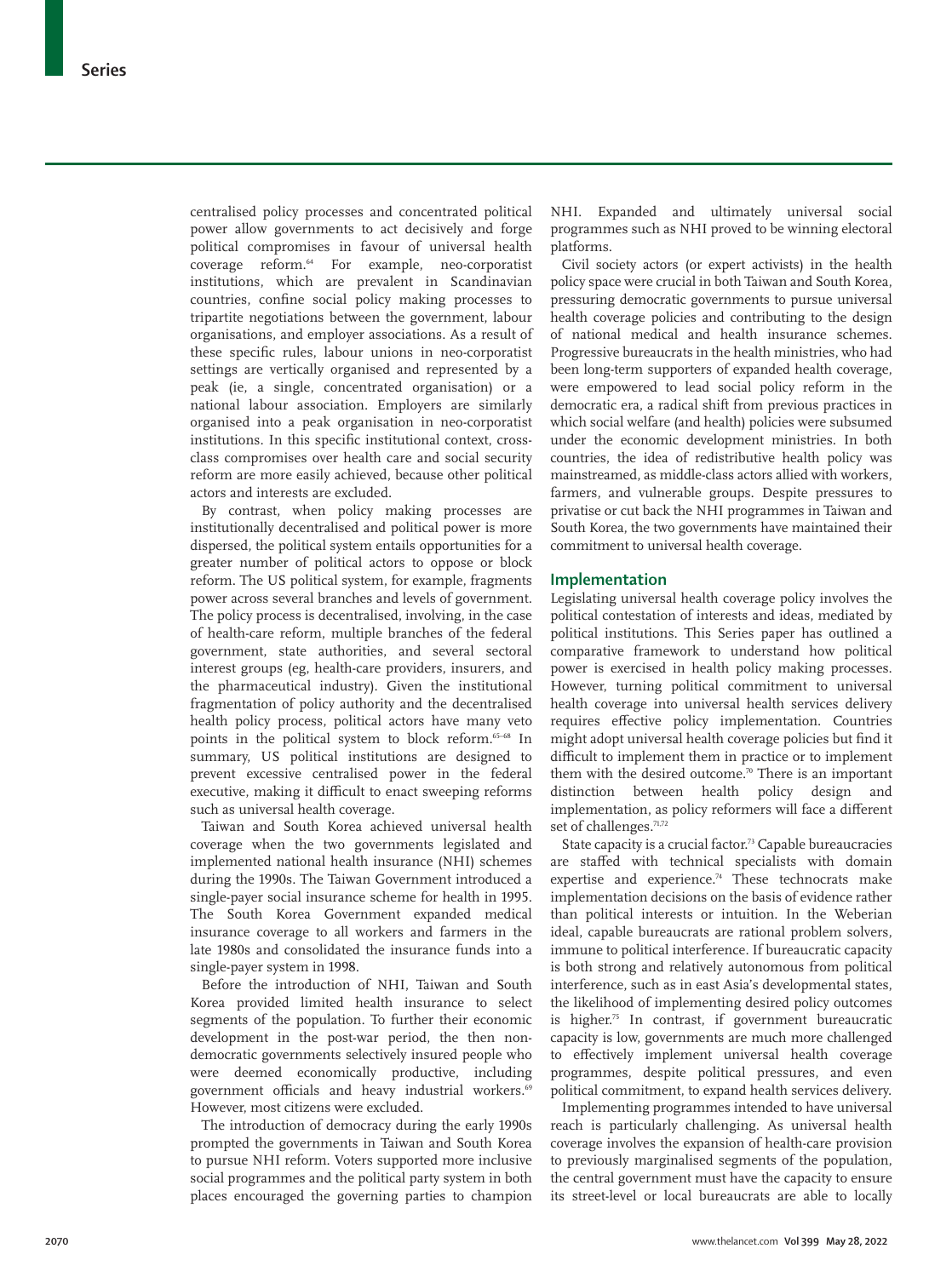implement universal health coverage policies faithfully and to the programme's specifications.<sup>76</sup> Street-level bureaucrats, such as front-line health-care workers, are service providers who implement high-level social policies. These bureaucrats have considerable discretion, shaping how health policies are translated to the local context and how they are experienced by individuals. $77.78$ The behaviours of such bureaucrats can be affected by broader institutional changes. For instance, health sector decentralisation in Honduras has been associated with an increase in staff motivation which, in turn, has improved local service delivery.<sup>79</sup>

Political science analyses the relationship between the principal (eg, central government bureaucracy) and its agents (eg, local programme implementers) by focusing on the vertical power and authority of principals, and the incentives and inducements (eg, performance evaluation) the principal can deploy to ensure that the agents implement the universal health coverage policy.<sup>80</sup> Effective principals have the capacity and authority to ensure their agents implement policies faithfully and effectively.

Effective principal–agent relationships also depend on flexibility and adaptability to fit local contexts. In this respect, the relationships between government bureaucracies and implementation actors are determined by both the structural features of the governance system (eg, institutions) and the autonomy and latitude that agents can exercise on the ground. In Tanzania, evaluations of the Community Health Fund scheme found that participation of local field staff in programme design and implementation could have played an important role in increasing enrolment by providing contextual knowledge of local sites.<sup>81</sup> Research conducted by the Reach Alliance at the University of Toronto (Toronto, ON, Canada) similarly shows how implementation agents, given their local knowledge about hard-to-reach communities, can more effectively implement universal social programmes (such as universal health coverage) when they have a degree of flexibility to adapt programme requirements to fit local contexts. The balance between principal rigidity and centralised authority on one hand, and agent flexibility on the other, is essential to ensuring an effective principal–agent relationship.

Structural features of the principal–agent relationship also matter. Effective implementation of universal health coverage depends on the state's infrastructural power, as governments must deploy an expansive infrastructure to deliver health services to everyone, everywhere.<sup>82</sup> Universal health coverage requires that health services reach those who might be geographically distant from urban centres, or those living in poverty who do not have access to government-managed social programmes. These dispersed and varied populations most often reside in rural areas or in highly concentrated urban settlements such as slums. The hard-to-reach populations have poor access to health services and other infrastructural barriers, such as access to electricity, clean water, roads, communication methods, and transportation.<sup>83</sup> This unevenness of far-reaching infrastructure can hamper universal health coverage implementation.

In many parts of the world, the state's ability to provide public goods and basic welfare is limited. In this context, non-state actors—such as domestic and international non-governmental organisations, sectarian political parties,84 and faith-based organisations—can play an important role in the provision of health services.<sup>85</sup> A study of Kenya, Uganda, Botswana, and South Africa showed how under particular conditions, business responses can be focused on ways that assist society in the long term, and not solely on short-term profits.<sup>86</sup> Therefore, the state's infrastructural power can be strengthened by partnering with non-state actors. Learning from, and even partnering with, private sector actors with specific expertise and implementation channels can optimise the reach of universal health coverage programmes under particular conditions.<sup>87</sup> New technologies, many of which are being innovated and supplied by private sector actors (eg, mobile health platforms, drone delivery systems, and technologyenabled distant health platforms) can augment government efforts to implement universal health coverage. However, the engagement of the private sector must be approached with caution. Research has shown how private sector organisations, in pursuit of the profit motive, have undermined equitable health outcomes.<sup>88</sup> Indeed, engaging with the private sector is separate and distinct from the privatisation of the health sector. The privatisation of the health sector entails services that are paid for out of pocket, rendering it inaccessible to poor and marginalised groups.<sup>89</sup> We contend that health care must be publicly delivered without user fees, or extra billing, if it is to be truly universal.

## **Conclusion**

Universal health coverage is a global goal, at least rhetorically. Despite principled support from international organisations (eg, the UN), global civil society, development philanthropists, professional associations and, most importantly, national governments, the achievement of universal health coverage around the world remains elusive. Moving towards universal health coverage is a complex process.90,91 A host of factors need to be aligned for universal health coverage to become a reality, including health systems knowledge, medical expertise, economic and fiscal capacity, and technical policy making skills, among others. This Series paper focuses on the politics of universal health coverage, a dynamic that is underappreciated (and understudied) in global discussions about universal health coverage.

The politics of universal health coverage involves the mobilisation and contestation of interests. Political mobilisation is essential for exercising political power,

 For more on the **Reach Alliance**  see https://reachalliance.org/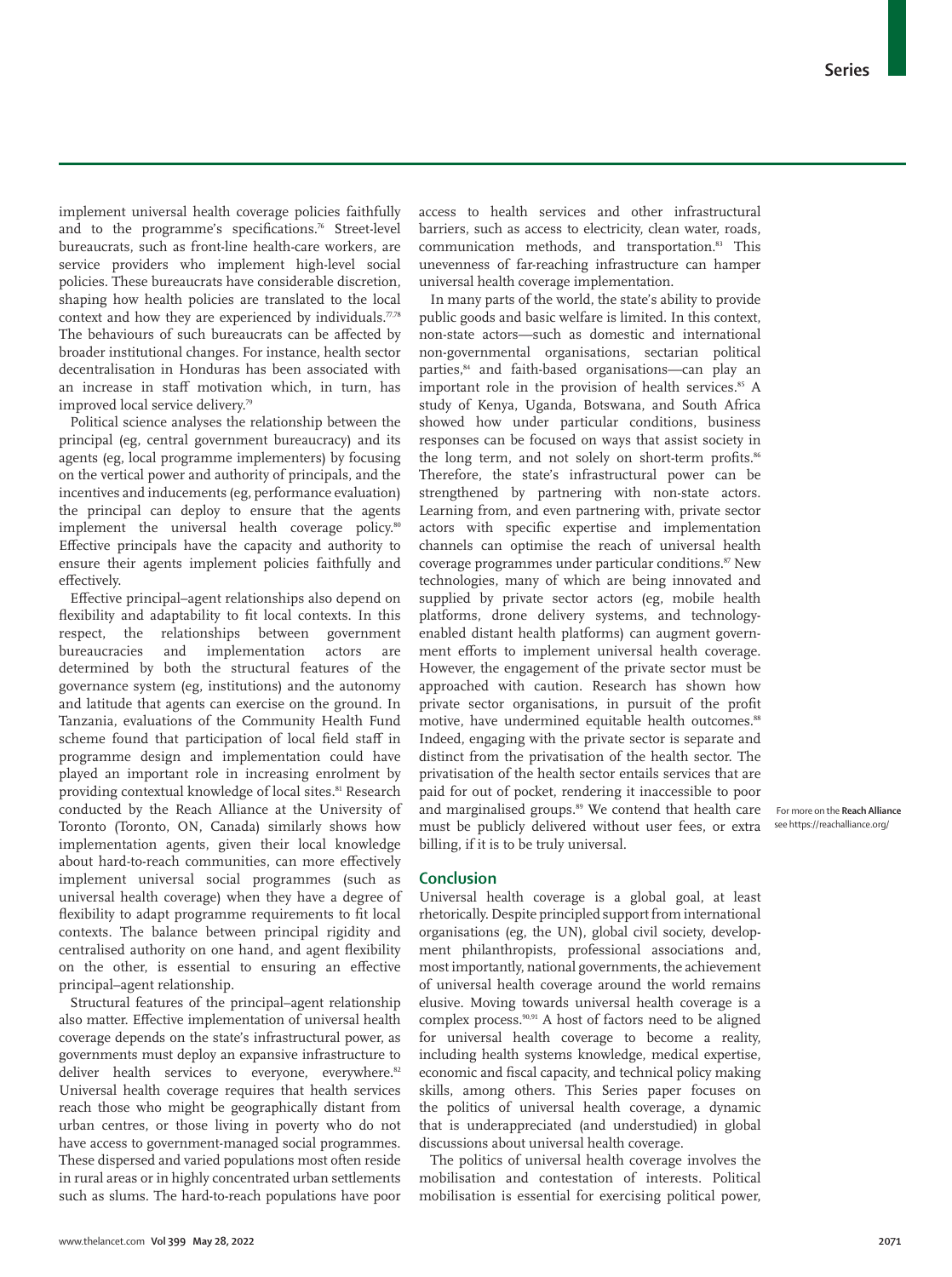and can take on many different forms, including political lobbying, labour mobilisation, and grass-roots activism. However, the array of political interests alone does not tell the whole story. Political actors hold specific ideas about universal health coverage, including beliefs about the causes of poor health. In addition, societal ideas that coalesce shared identities can play a role, as can ideas that act as coalition magnets. Political mobilisation around universal health coverage occurs in specific institutional contexts. The rules of the political and policy making games vary, and thus institutions have variable effects on the distribution of political power, the organisation of political interests, and the health policy making process. The ability of governments and their non-governmental partners to implement universal health coverage policies presents another political challenge to be overcome.

The global health imperative of universal health coverage has never been more pressing than during the COVID-19 pandemic. We know that robust social safety nets, including universal health coverage, are crucial for both facilitating and enabling broad compliance to public health measures and building trust in governing institutions. Social safety nets ensure, at the most basic level, decent wages to families, access to health care and public health measures, and an income floor to prevent impoverishment. Yet, despite the obvious need for universal access to affordable health—from public health interventions to SARS-CoV-2 testing to treatment and care—never has politics been more of an obstacle to achieving universal health coverage. Several political factors are illuminated by the COVID-19 pandemic. First, contending political interests have become starker during the pandemic: privileged members of society continue to enjoy access to health care, whereas less privileged individuals must do without, despite being substantially more susceptible to the virus. As a result of this divide, the broad-based mobilisation that is required for universal health coverage is increasingly difficult to achieve. Second, the absence of scientific agreement on effective interventions for COVID-19, such as divisive and polarising debates around mask wearing and lockdowns, undermines the consensus-building among technocrats and politicians that is required to achieve universal health coverage. Third, political institutions are failing to adapt to the quickly evolving COVID-19 situation, which could have broader implications for a government's ability to coordinate sub-national or state responses.

The COVID-19 pandemic has made universal health coverage not just an ethical imperative, but a global health priority. Although this Series paper has drawn upon the experiences of both high-income countries and LMICs, LMICs will inevitably face a greater set of challenges in achieving universal health coverage. In addition to resource constraints, many LMICs must grapple with the legacies of colonisation. LMICs operate in an international environment where international actors, such as international organisations and high-income country trade partners, wield disproportionate control over their domestic policy agendas.

Universalism and the need to reach individuals who have been previously excluded from health systems are essential to ensuring everyone's health, both in the context of public health emergencies such as COVID-19, and the growing burden of chronic disease globally. The pandemic has shown that, although everyone is technically susceptible to COVID-19, susceptibility is not equally experienced within nations and globally. The COVID-19 pandemic has shown that investing in health is not optional, and there is an urgent need to stimulate policy reform towards achieving universal health coverage now. The imperative of including people who are currently excluded has never been clearer, for both moral and health reasons. Universal health coverage is not only the right goal to pursue ethically, but is also for the good of global health.

#### **Contributors**

All authors collaborated to identify primary contributions in the fields of political science, public policy, public administration, and health policy. CJH and HK conducted the initial literature review and wrote the first draft. JW did additional research and revised the draft. KS provided support. CJH led the final revisions of the manuscript.

#### **Declaration of interests**

We declare no competing interests.

#### **Acknowledgments**

We thank Eduardo Gómez, the lead of the Series. In addition, we thank James McGuire, Ken Shadlen, Jeremy Shiffman, Yusra Shawar, Prerna Singh, and the participants at The Lancet Political Science in Global Health Policymaking workshop for their valuable feedback on a draft of this manuscript.

#### **References**

- Thomas C, Weber M. The politics of global health governance: whatever happened to "health for all by the year 2000"? *Glob Gov* 2004; **10:** 187–205.
- 2 WHO. Primary health care on the road to universal health coverage 2019 monitoring report. 2021. https://apps.who.int/iris/ handle/10665/344057 (accessed April 27, 2022).
- 3 Kutzin J. Anything goes on the path to universal health coverage? No. *Bull World Health Organ* 2012; **90:** 867–68.
- 4 Grindle M. Despite the odds: the contentious politics of education reform. Princeton, NJ: Princeton University Press, 2004.
- Mohammed AJ. The UN's role in accelerating health coverage. The Global Governance Project. 2019. https://www. globalgovernanceproject.org/the-uns-role-in-accelerating-healthcoverage/ (accessed Feb 15, 2022).
- 6 Campos PA, Reich MR. Political analysis for health policy implementation. *Health Syst Reform* 2019; **5:** 224–35.
- Hudson D, Marquette H. Mind the gaps: what's missing in political economy analysis and why it matters. In: Whaites A, Gonzalez E, Fyson S, Teskey G, eds. A governance practitioner's notebook: alternative ideas and approaches. Paris: Organisation for Economic Cooperation and Development, 2015: 67–82.
- 8 Gore R, Parker R. Analysing power and politics in health policies and systems. *Glob Public Health* 2019; **14:** 481–88.
- 9 Grant MJ, Booth A. A typology of reviews: an analysis of 14 review types and associated methodologies. *Health Info Libr J* 2009; **26:** 91–108.
- 10 Ghebreyesus TA. All roads lead to universal health coverage. *Lancet Glob Health* 2017; **5:** e839–40.
- 11 Kasara K, Suryanarayan P. When do the rich vote less than the poor and why? Explaining turnout inequality across the world. *Am J Pol Sci* 2015; **59:** 613–27.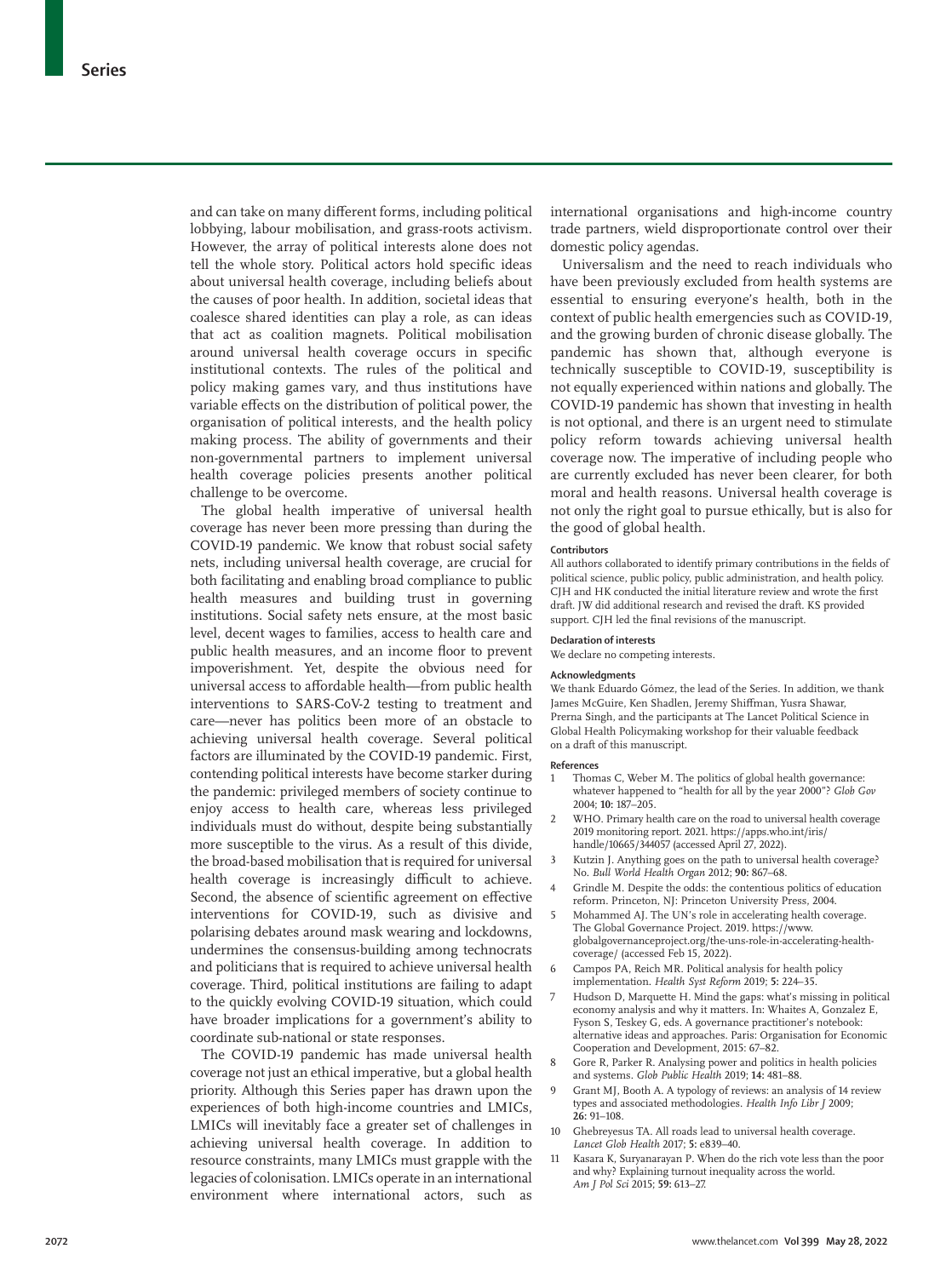- 12 Mettler S. The submerged state: how invisible government policies undermine American democracy. Chicago, IL: University of Chicago Press, 2011.
- 13 Nelson JM. Poverty, equity, and the politics of adjustment. In: Haggard S, Kaufman RR, eds. The politics of economic adjustment: international constraints, distributive conflicts, and the state. Princeton, NJ: Princeton University Press, 1992: 221–69.
- Dion M. Workers and welfare: comparative institutional change in twentieth-century Mexico. Pittsburgh, PA: University of Pittsburgh Press, 2010.
- 15 Behl N. India's farmers' protest: an inclusive vision of Indian democracy. *Am Polit Sci Rev* 2022; 1–6.
- 16 Pribble J. Welfare and party politics in Latin America. Cambridge: Cambridge University Press, 2013.
- 17 Huber E, Stephens JD. Democracy and the left: social policy and inequality in Latin America. Chicago, IL: The University of Chicago Press, 2012.
- 18 Korpi W. The working class in welfare capitalism: work, unions, and politics in Sweden. Boston, MA: Routledge, 1978.
- 19 Esping-Andersen G. The three worlds of welfare capitalism. Princeton, NJ: Princeton University Press, 1990.
- 20 Pateman C. The patriarchal welfare state: women and democracy. In: Gutmann A, ed. Democracy and the welfare state. Princeton, NJ: Princeton University Press, 1988: 232-60.
- 21 Orloff A. Gender in the welfare state. *Annu Rev Sociol* 1996; **22:** 51–78.
- 22 Bhambra GK. Brexit, Trump, and 'methodological whiteness': on the misrecognition of race and class. *Br J Sociol* 2017; **68** (suppl 1)**:** S214–32.
- Crenshaw K. Mapping the margins: intersectionality, identity politics, and violence against women of color. *Stanford Law Rev* 1991; **43:** 1241–99.
- 24 Hall WJ, Chapman MV, Lee KM, et al. Implicit racial/ethnic bias among health care professionals and its influence on health care outcomes: a systematic review. *Am J Public Health* 2015; **105:** e60–76.
- Phillips-Beck W, Eni R, Lavoie JG, Avery Kinew K, Kyoon Achan G, Katz A. Confronting racism within the Canadian healthcare system: systemic exclusion of First Nations from quality and consistent care. *Int J Environ Res Public Health* 2020; **17:** 8343.
- 26 Kétéskwēw Dion Stout M, Wieman C, Bourque Bearskin L, et al. Gum yan asing Kaangas giidaay han hll guudang gas ga. I will never again feel that I am less than: Indigenous health care providers' perspectives on ending racism in health care. *Int J Indig Health* 2021; published online Feb 4. https://doi.org/10.32799/ijih.v16i1.36021.
- Brown NE. Political participation of women of color an intersectional analysis. *J Women Polit Policy* 2014; **35:** 315–48.
- 28 Michener J. Policy feedback in a racialized polity. *Policy Stud J* 2019; **47:** 423–50.
- 29 Gilens M. "Race coding" and white opposition to welfare. *Am Polit Sci Rev* 1996; **90:** 593–604.
- 30 Jardina A. White identity politics. Cambridge: Cambridge University Press, 2019.
- 31 Birkland TA. Focusing events, mobilization, and agenda setting. *J Public Policy* 1998; **18:** 53–74.
- 32 Harris J. "Developmental capture" of the state: explaining Thailand's universal coverage policy. *J Health Polit Policy Law* 2015; **40:** 165–93.
- 33 Skocpol T. Bringing the state back in: strategies of analysis in current research. In: Evans PB, Rueschemeyer D, Skocpol T, eds. Bringing the state back in. Cambridge: Cambridge University Press, 1985: 1–37.
- 34 Grindle MS, Thomas JW. Policy makers, policy choices, and policy outcomes: the political economy of reform in developing countries. *Policy Sci* 1989; **22:** 213–48.
- 35 Ho CJ. Benevolent policies: bureaucratic politics and the international dimensions of social policy expansion. *Am Polit Sci Rev* 2022; **116:** 615–30.
- 36 Blyth M. The transformation of the Swedish model: economic ideas, distributional conflict, and institutional change. *World Polit* 2001; **54:** 1–26.
- 37 Lynch J. Reframing inequality? The health inequalities turn as a dangerous frame shift. *J Public Health* 2017; **39:** 653–60.
- 38 Schmidt VA. Discursive institutionalism: the explanatory power of ideas and discourse. *Annu Rev Polit Sci* 2008; **11:** 303–26.
- 39 Shawar YR, Shiffman J. Generation of global political priority for early childhood development: the challenges of framing and governance. *Lancet* 2017; **389:** 119–24.
- 40 Rudra N, Tobin J. When does globalization help the poor? *Annu Rev Polit Sci* 2017; **20:** 287–307.
- Hindmarch S. Securing health: HIV and the limits of securitization. London: Routledge, 2016.
- 42 Stone D. Causal stories and the formation of policy agendas. *Polit Sci Q* 1989; **104:** 281–300.
- 43 Schneider A, Ingram H. Social construction of target populations: implications for politics and policy. *Am Polit Sci Rev* 1993; **87:** 334–47.
- 44 Singh P. We-ness and welfare: a longitudinal analysis of social development in Kerala, India. *World Dev* 2011; **39:** 282–93.
- 45 Dionne KY. Social networks, ethnic diversity, and cooperative behavior in rural Malawi. *J Theor Polit* 2015; **27:** 522–43.
- 46 Wong J. Healthy democracies: welfare politics in Taiwan and South Korea. Ithaca, NY: Cornell University Press, 2006.
- 47 Béland D, Cox RH. Ideas as coalition magnets: coalition building, policy entrepreneurs, and power relations. *J Eur Public Policy* 2016; **23:** 428–45.
- 48 Hall PA, Taylor RCR. Political science and the three new institutionalisms. *Polit Stud* 1996; **44:** 936–57.
- 49 Meltzer A, Richard S. A rational theory of the size of government. *J Polit Econ* 1981; **89:** 914–27.
- 50 Besley T, Kudamatsu M. Health and democracy. *Am Econ Rev* 2006; **96:** 313–18.
- 51 Haggard S, Kaufman RR. Development, democracy, and welfare states: Latin America, east Asia, and eastern Europe. Princeton, NJ: Princeton University Press, 2008.
- 52 Sen A. Development as freedom. Oxford: Oxford University Press, 1999.
- 53 Aspinall E. Health care and democratization in Indonesia. *Democratization* 2014; **21:** 803–23.
- Hicken A, Nathan NL. Clientelism's red herrings: dead ends and new directions in the study of nonprogrammatic politics. *Annu Rev Polit Sci* 2020; **23:** 277–94.
- 55 Bohlken AT. Targeting ordinary voters or political elites? Why pork is distributed along partisan lines in India. *Am J Pol Sci* 2018; **62:** 796–812.
- 56 Cruz C, Labonne J, Querubín P. Social network structures and the politics of public goods provision: evidence from the Philippines. *Am Polit Sci Rev* 2020; **114:** 486–501.
- 57 Diaz-Cayeros A, Estevez F, Magaloni B. The political logic of poverty relief: electoral strategies and social policy in Mexico. Cambridge: Cambridge University Press, 2016.
- 58 McGuire J. Wealth, health, and democracy in east Asia and Latin America. Cambridge: Cambridge University Press, 2010.
- 59 Pieters H, Curzi D, Olper A, Swinnen J. Effect of democratic reforms on child mortality: a synthetic control analysis. *Lancet Glob Health* 2016; **4:** e627–32.
- 60 Kudamatsu M. Has democratization reduced infant mortality in sub-Saharan Africa? Evidence from micro data. *J Eur Econ Assoc* 2012; **10:** 1294–317.
- 61 Wang Y, Mechkova V, Andersson F. Does democracy enhance health? New empirical evidence 1900–2012. *Polit Res Q* 2019; **72:** 554–69.
- 62 Harding R. Who is democracy good for? Elections, rural bias, and health and education outcomes in sub-Saharan Africa. *J Polit* 2020; **82:** 241–54.
- 63 Wigley S, Dieleman JL, Templin T, Mumford JE, Bollyky TJ. Autocratisation and universal health coverage: synthetic control study. *BMJ* 2020; **371:** m4040.
- 64 Frenk J, González-Block MA. Corporatism and health care: a comparison of Sweden and Mexico. *Health Policy* 1992; **21:** 167–80.
- 65 Immergut EM. Health politics: interests and institutions in western Europe. Cambridge: Cambridge University Press Archive, 1992.
- 66 Hacker JS. Dismantling the health care state? Political institutions, public policies and the comparative politics of health reform. *Br J Polit Sci* 2004; **34:** 693–724.
- Cox G, McCubbins M. Political structure and economic policy: the institutional determinants of policy outcomes. Cambridge: Cambridge University Press, 2001.